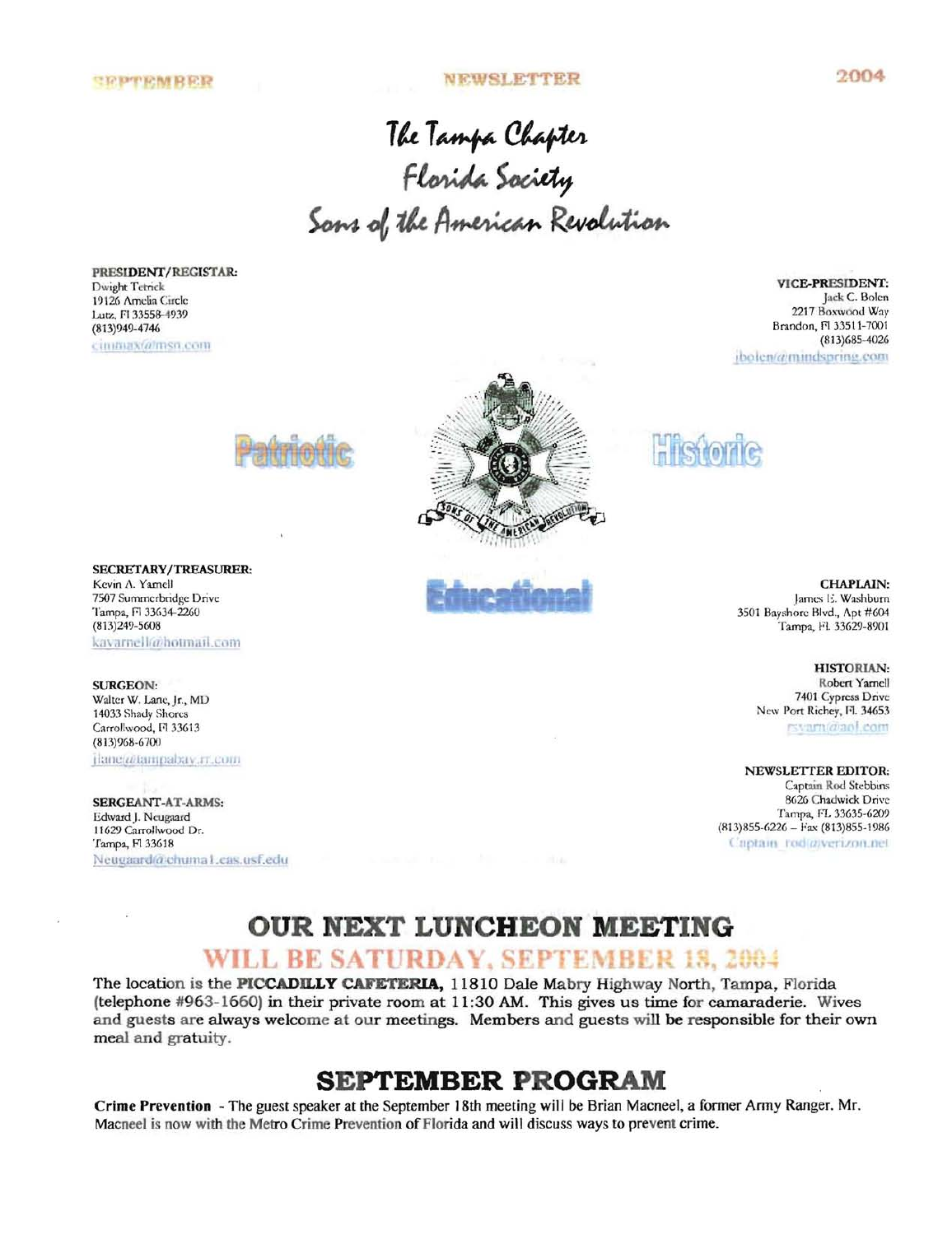### Minutes of the May 15, 2004 Meeting of the Tampa Chapter SAR

President Tetrick called the meeting to order at 12:01. Chaplain jim Washburn offered the invocation. Captain Rod Stebbins led the pledge to the flag and the president the pledge to the SAR.

Members present: Dwight Tetrick, Captain Rod Stebbins, Charles Grant, Marty Miller, Jim Washburn, Dan Stutzman, Walter Lane, Bob Yarnell and Kevin Yarnell.

Welcome guests: Steve Aspinall, member of the St. Petersburg chapter.

The president introduced the members and guests.

The SAR membership approved the minutes of the April meeting as published in the newsletter.

The secretary gave a brief report the JROTC program. The chapter presented 18 JROTC medals to local high schools and 4 ROTC medals to the local universities. We're grateful to Dwight Tetrick, Jack Bolen, Luke Lloyd, Walter, Lane, Bob Yarnell, and Kevin Yarnell for presenting medals especially in light of the fact that at most ceremonies the presenters were unable to speak to the audience about the SAR.

The treasurer reported a current balance of \$2,125.74. Jim Washburn asked about the 365 Club. A brief discussion followed giving some background on the state society's trust funds.

Captain Rod Stebbins briefly reported on the Liberty Tree. Everything is moving along. The next step is to work out the final details with the Tampa Mayor's office.

Bob Yarnell reported on the Good Citizenship award program. It turned out that the Clearwater chapter works the program in Pasco County. Interestingly enough, they only provide certificates to the county office that then gets the awards to the local students. The reason Bob originally received positive feedback from some schools was due to the fact that they did not know that the certificates came from the SAR. So it seems that the students receiving the awards don't learn anything about the SAR.

Dwight Tetrick gave the registrar's report detailing the status of our potential members and then inducted Charles Grant into the chapter. .

The Secretary presented a ribbon to Dwight from the State Society representing our  $3<sup>rd</sup>$  place finish in the chapter challenge contest for 2003.

They're being no other business the meeting recessed for lunch.

President Tetrick called the meeting to order and introduced Steve Aspinall. Steve is the director and founding member of Safety First Consulting. LC, an independent safety, security, and risk management-consulting firm. He is also a retired St. Petersburg police officer.

Steve spoke to the members about his career in ambulance services and police work. He began as an investor in an ambulance service. Later he started working as a tech on the emergency calls and found that he really enjoyed the work. "You find that helping people makes you feel good," he said.

He began his police work after moving to St. Petersburg and became a detective. His first assignment was in 'economic crimes' but he soon moved to the arson division and shared several specific stories with the members.

A short question and answer session followed.

President Tetrick presented Mr. Aspinall with the SAR Fire Safety Award in recognition of his long service in the area of law enforcement and fire investigation.

captain Rod Stebbins won the SO/SO Drawing. He promptly donated his winnings to the chapter. The treasury was thus enriched by \$13.00. 医白色 医冠状内皮下区医院

President Tetrick led the recessional and Chaplain Wasbburn benediction. The meeting adjourned at 1:45 pm.

Respectfully submitted, Kevin Yarnell Chapter Secretary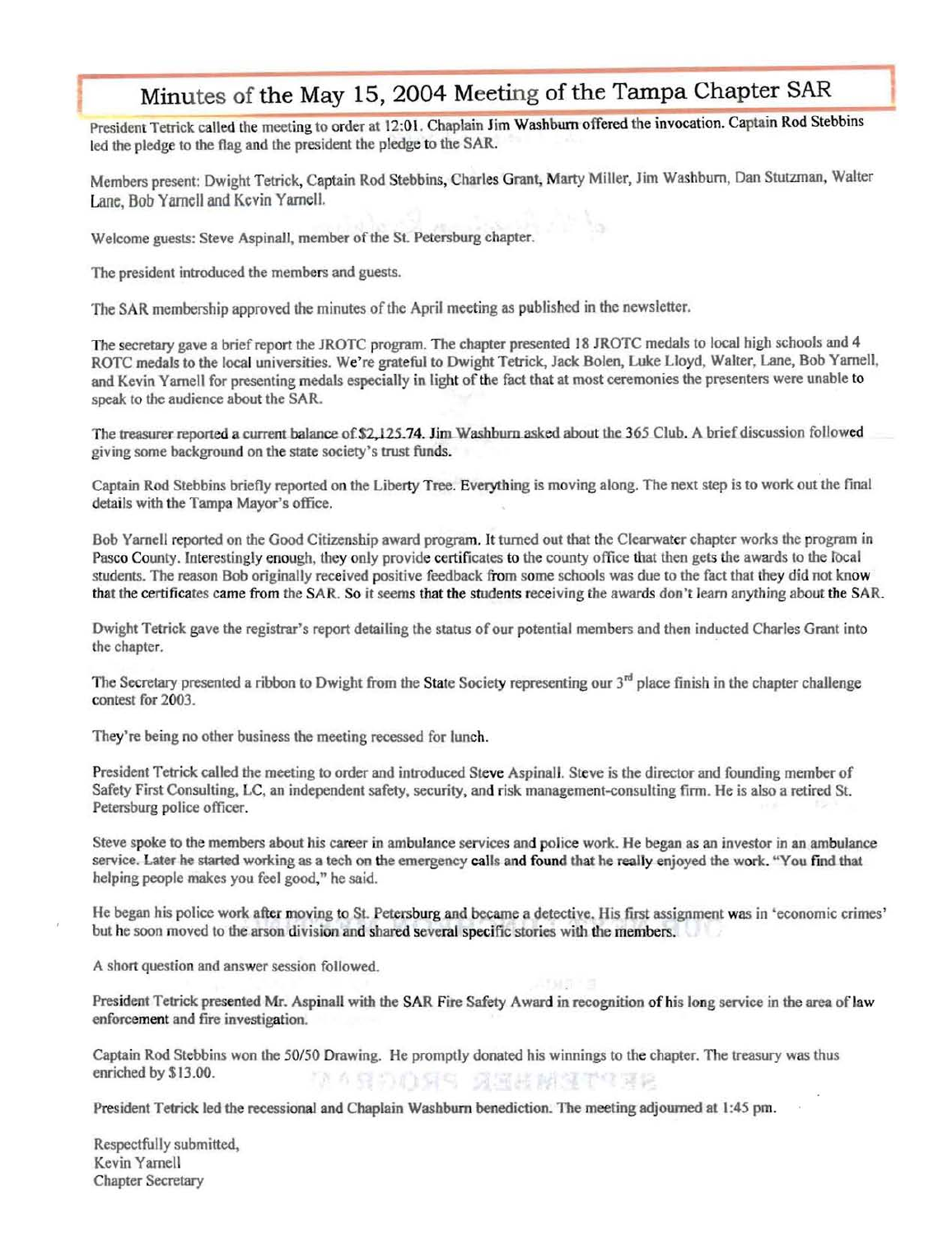

**Charles Grant receiving his SAR Certificate from** Tampa Chapter President, Dwight Tetrick.



Steve Aspinal receiving his SAR Fire Safety Commendation Award<br>from Tampa Chapter President, Dwight Tetrick.